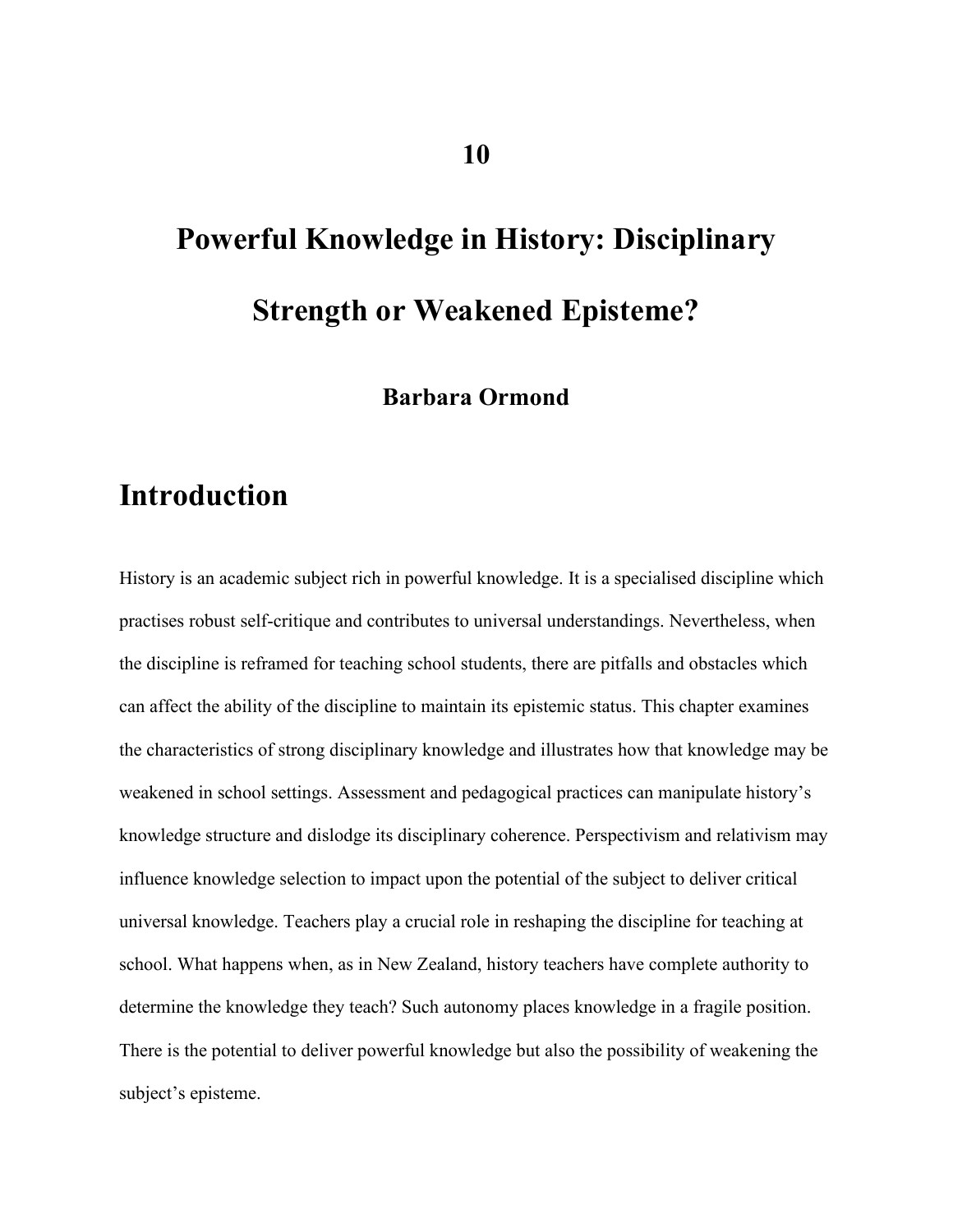# **The place of knowledge in the New Zealand Curriculum**

Knowledge occupies an uncertain place in *The New Zealand Curriculum* (Ministry of Education, 2007). The broadly framed curriculum mirrors global trends in its emptying of content and its ambiguity over the question of knowledge. Bronwyn Wood and Mark Sheehan (Wood and Sheehan, 2012) argue that 'in a curriculum that is designed to contribute to building a "knowledge economy", neither the place of knowledge in *The New Zealand Curriculum* is clearly defined nor is the question of "What is knowledge?" in the context of the curriculum addressed' (p. 17). Michael Young (2013) claims that there is 'increasingly widespread acceptance among educational researchers of the idea that knowledge itself has no intrinsic significance or validity' (p. 106). 'The retreat from knowledge in curriculum', Leesa Wheelahan (2010) explains, is often justified by arguing that 'the knowledge society has transformed the nature of knowledge so the tacit, contextual and immediately applicable is more productive than the disciplinary and codified' (p. 3).

For history, the *Achievement Objectives*, which are the vehicle for conveying knowledge requirements in the *Curriculum*, are succinct (see Table 10.1). They do not prescribe content or context. Instead they present a way of dealing with the discipline of history by looking at the causes and consequences of historical events and the perspectives of the people involved. While these elements are viewed as critical 'concepts' for history, when delivered in school settings, they more strongly represent a methodological approach to the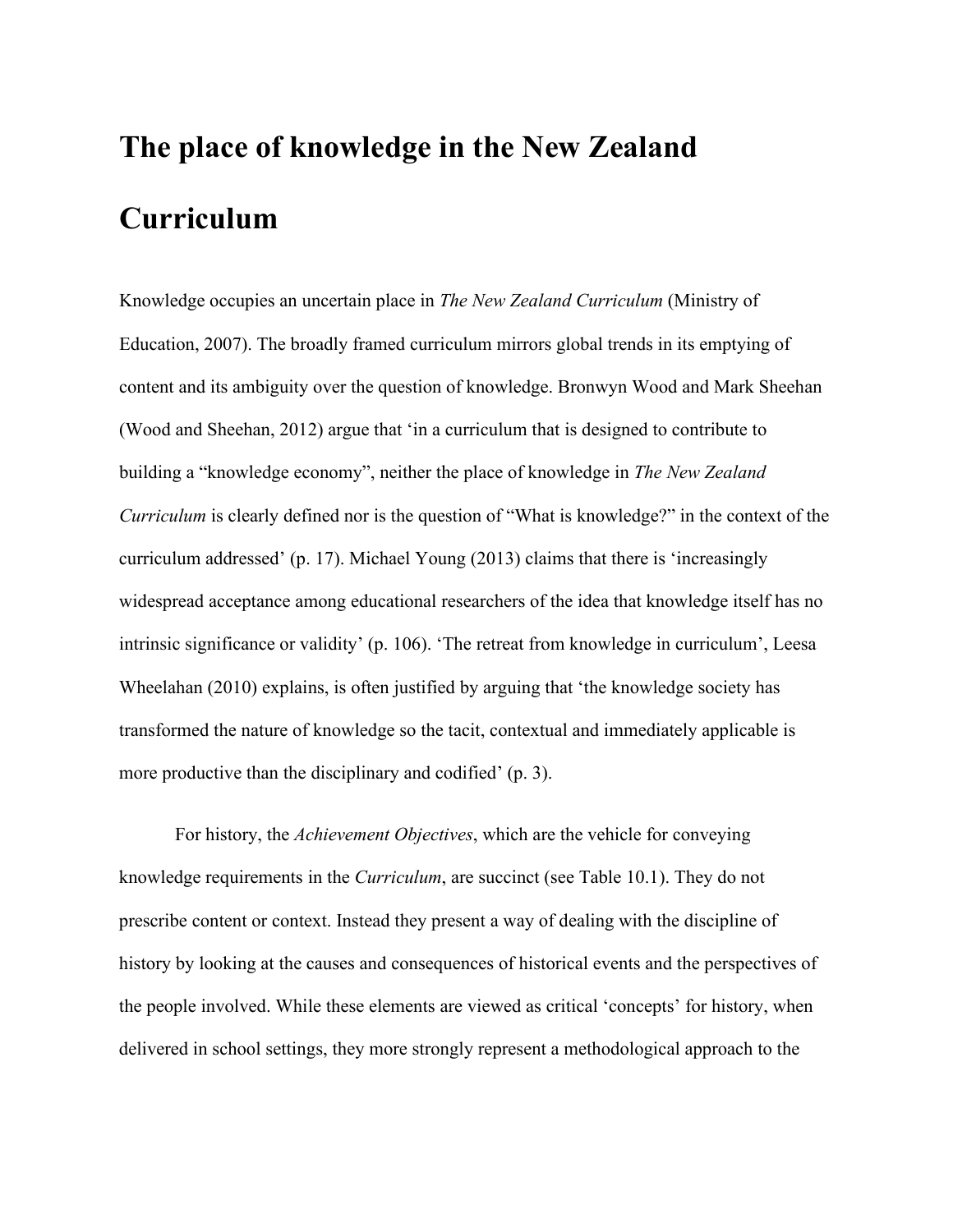discipline. It is debatable whether this broad focus on causality, consequences, and historical

significance can, of itself, assure delivery of valuable historical knowledge.

| Level 6                                       | Level 7                                       | Level 8                                       |
|-----------------------------------------------|-----------------------------------------------|-----------------------------------------------|
| (for Year 11 students aged)<br>$15-16$ years) | (for Year 12 students aged)<br>$16-17$ years) | (for Year 13 students aged)<br>$17-18$ years) |
| Understand how the <i>causes</i>              | Understand how historical                     | Understand that the <i>causes</i> ,           |
| <i>and consequences</i> of past               | forces and movements have                     | <i>consequences</i> , and                     |
| events that are of significance               | influenced the <i>causes and</i>              | explanations of historical                    |
| to New Zealanders shape the                   | <i>consequences</i> of events of              | events that are of significance               |
| lives of people and society.                  | significance to New                           | to New Zealanders are                         |
| Understand how people's                       | Zealanders.                                   | complex and how and why                       |
| <i>perspectives</i> on past events            | Understand how people's                       | they are contested.                           |
| that are of significance to                   | <i>interpretations</i> of events that         | Understand how <i>trends</i> over             |
| New Zealanders differ.                        | are of significance to New                    | time reflect social, economic,                |
|                                               | Zealanders differ.                            | and political forces.                         |

Table 10.1 History achievement objectives levels 6–8, *the New Zealand Curriculum* (Ministry of Education, 2007)

# **The framing of 'knowledge' in the New Zealand Curriculum**

Uncertainty about what constitutes knowledge and the role of knowledge in the New Zealand Curriculum is not confined to history. It is evident in the wide-ranging approaches taken to knowledge across different subjects. While some subjects have quite specific and detailed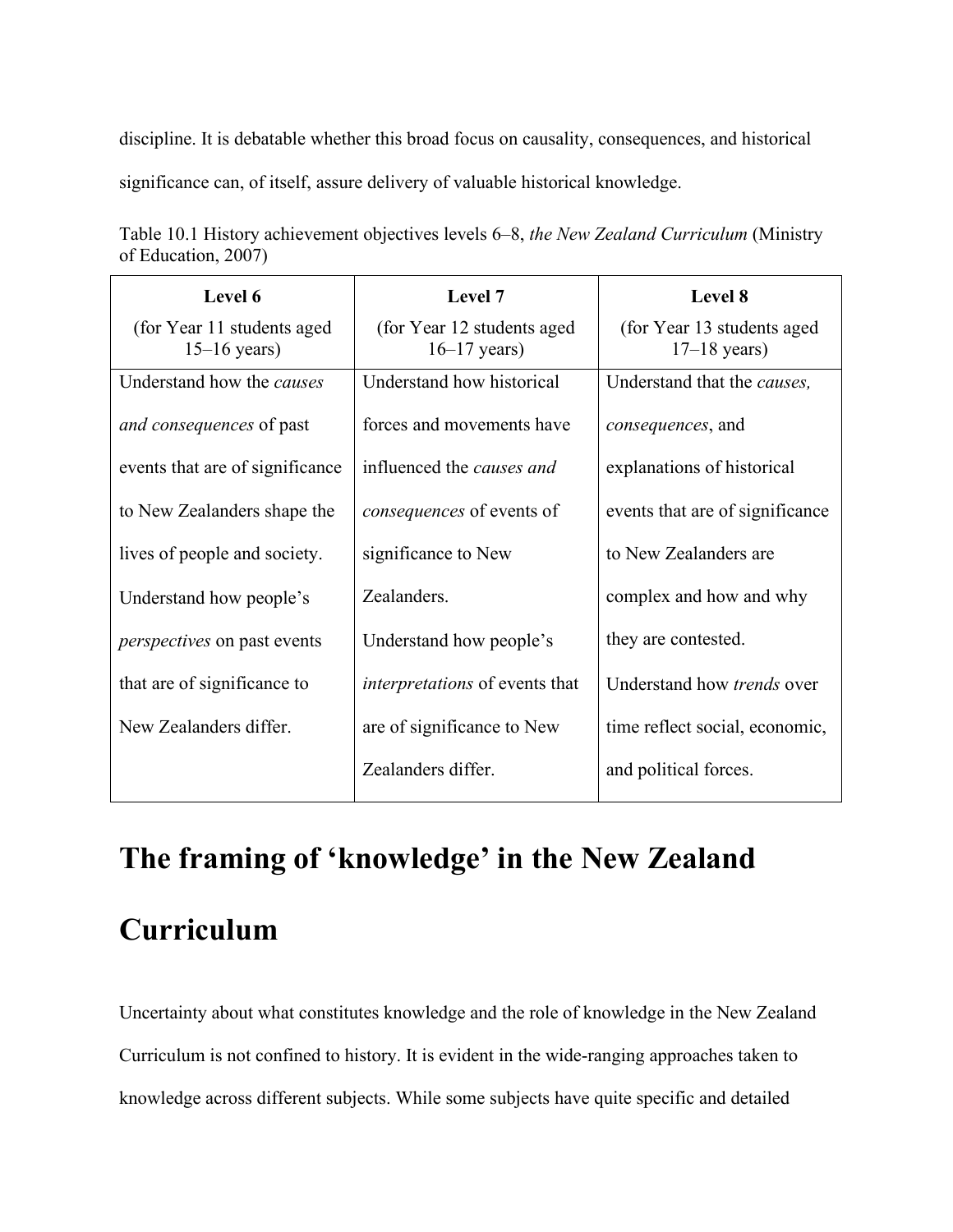*Achievement Objectives*, others are so broadly stated that knowledge outcomes are precarious. Ambiguity over knowledge is compounded by the multiple ways in which the *Achievement Objectives* in the Curriculum are described. They may be described variously in terms of knowledge, concepts, procedures, or skills outcomes. At Level 6 of the *Curriculum* there are detailed requirements for knowledge in Science where, for example, students distinguish between atoms, molecules, and ions. In contrast the Achievement Objectives for technology are framed as procedural knowledge. Students are required to analyse, undertake experimentation, evaluate an outcome, and so on (Table 10.2). While explanations for these differences may be attributed to the intrinsic features of particular subjects or to the way progression of learning is best organised, and explained in relation to Bernstein's (1999; 2000) structuring of intellectual fields, it is possible that such variance has implications for equity between subjects and equity between schools. The opportunities students may be given to engage with powerful knowledge may vary. Where a greater degree of specificity occurs in a national curriculum, the potential for teachers to consistently deliver powerful knowledge is enhanced.

| <b>Science</b>                 | <b>Technology</b>            | <b>History</b>                |
|--------------------------------|------------------------------|-------------------------------|
| Investigate the                | Critically analyse their     | Understand how the            |
| interactions between the       | own and others' outcomes to  | causes and consequences of    |
| solar, lunar, and Earth cycles | inform the development of    | past events that are of       |
| and the effect of these on     | ideas for feasible outcomes. | significance to New           |
| Earth.                         | Undertake ongoing            | Zealanders shape the lives of |
| Distinguish between            | experimentation and          | people and society.           |

Table 10.2 Level 6 achievement objectives for science, technology, and history, *The New Zealand Curriculum,* 2007.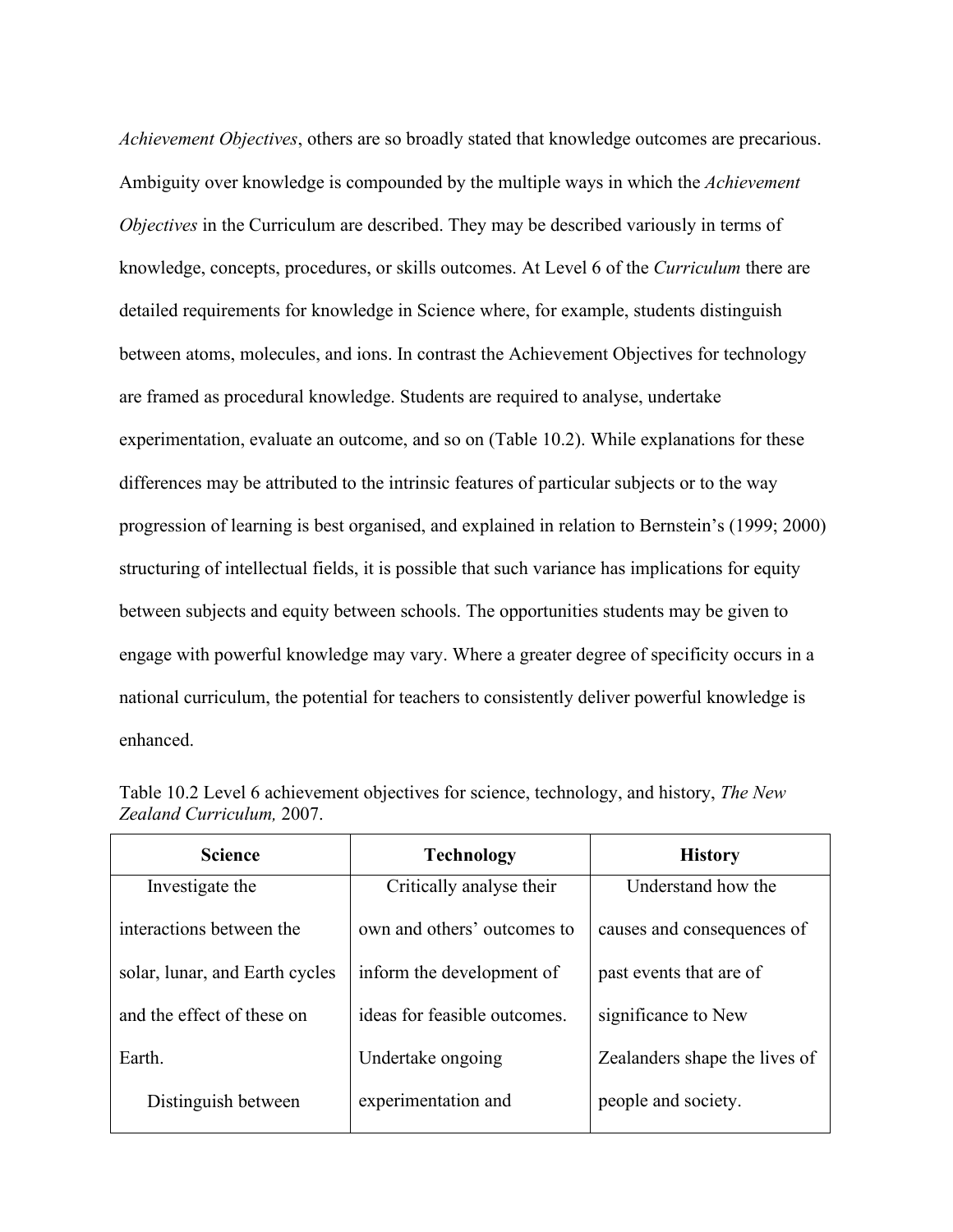| atoms, molecules, and ions                           | functional modelling, taking                                               | Understand how people's         |
|------------------------------------------------------|----------------------------------------------------------------------------|---------------------------------|
| (includes covalent and ionic                         | account of stakeholder                                                     | perspectives on past events     |
| bonding).                                            | feedback and trialling in the                                              | that are of significance to     |
|                                                      | physical and social                                                        | New Zealanders differ.          |
| (Two examples taken from                             | environments. Use the                                                      |                                 |
| the 23 Achievement<br>Objectives at Level 6. Note:   | information gained to select,                                              | (There are only two             |
| 16 of the Achievement<br>Objectives define 'content' | justify, and develop a final                                               | <b>Achievement Objectives</b> ) |
| while the remaining<br>objectives deal with the      | outcome. Evaluate this                                                     |                                 |
| 'Nature of Science')                                 | outcome's fitness for purpose                                              |                                 |
|                                                      | against the brief and justify                                              |                                 |
|                                                      | the evaluation, using                                                      |                                 |
|                                                      | feedback from stakeholders.                                                |                                 |
|                                                      |                                                                            |                                 |
|                                                      | (One example taken from the<br>eight Achievement Objectives<br>at Level 6) |                                 |

History is now characterised by the considerable autonomy that teachers have to select the topics they teach. This is a recent development progressively introduced at senior secondary levels between 2011 and 2013. The commitment to teacher authority over topic selection emerged out of a Ministry of Education project which aligned *The New Zealand Curriculum* with the Achievement Standards for the *National Certificate of Educational Achievement* (NCEA) qualification. The Ministry of Education (2009) addressed the question of knowledge at the outset of the project when groups working on the Alignment Project were informed that the new curriculum was 'intended to be enabling so that standards should as far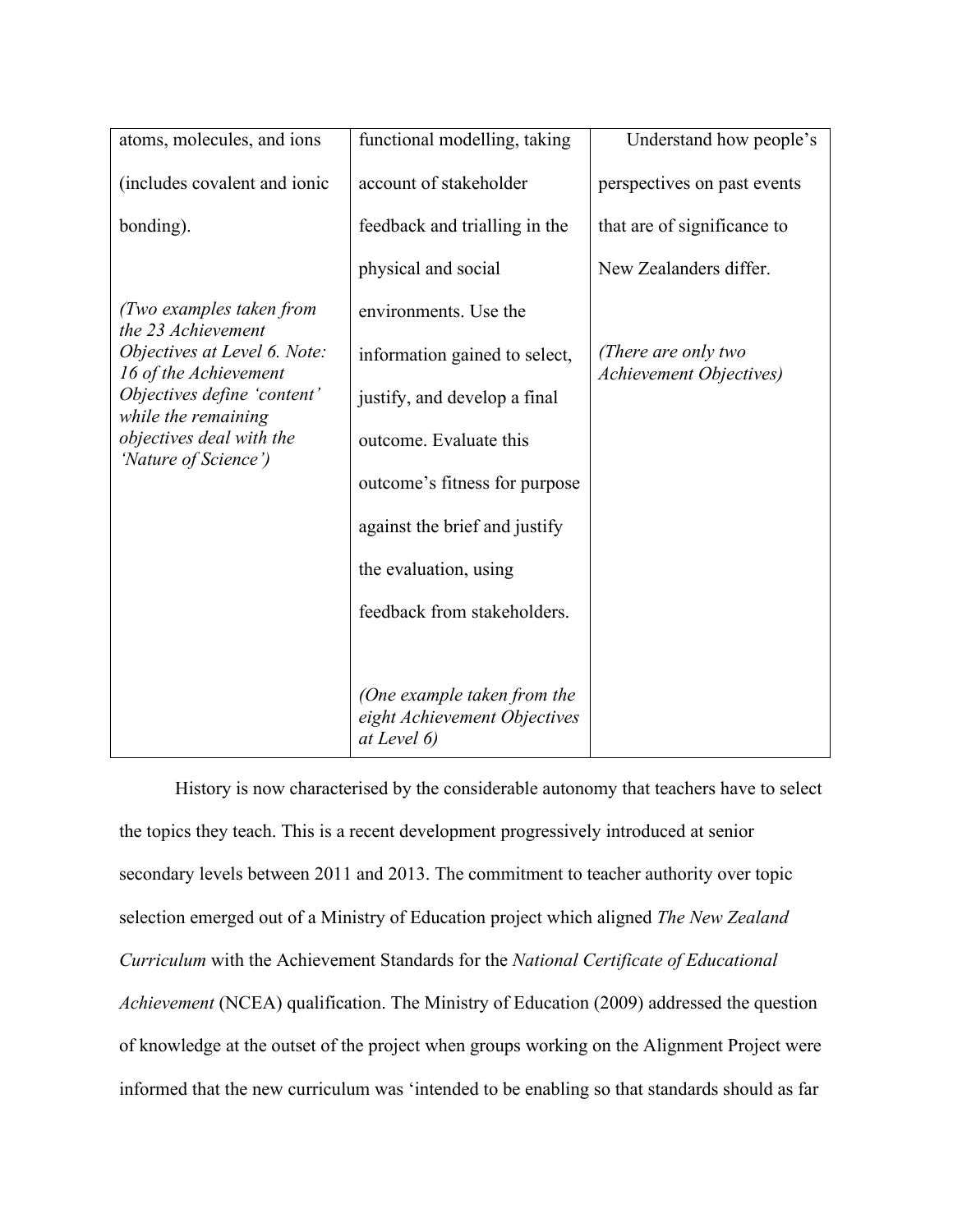as possible be written in such a way as to provide schools and teachers the opportunity to select contexts which are best suited for the students'. At this point the certainty of prescribed topics such as the *Origins of World War Two* or *New Zealand in the Nineteenth Century* was abandoned leaving the interrelated conceptual and skill-based Achievement Objectives and Achievement Standards to govern the choices of teachers over content. While teacher autonomy over topic selection may offer opportunities to deliver powerful knowledge through programmes which are both significant and of immediate relevance to students, there are no guarantees. Notably too, it is an approach which contrasts strongly with the traditions associated with national education in New Zealand. These traditions valued equity which was to be delivered through specified knowledge made available to all students. This standardisation was supported by national assessment of the knowledge. The change to teacher selection means that there will be a high level of variability in selections between schools. At this early stage in this development, however, the implications of that variability for achieving good outcomes in knowledge of history, and for equity of access to valuable history learning, are unknown.

### **Powerful knowledge**

The discussion of what historical knowledge teachers should select rests on the deeper question of what constitutes powerful knowledge. The New Zealand Curriculum's focus on the development of cognitive skills is certainly critical to education. However *it is through the integration of knowledge and skills, supported by appropriate pedagogies*, that knowledge can be learned. Young (2009) argues that 'access to knowledge … is central to the whole purpose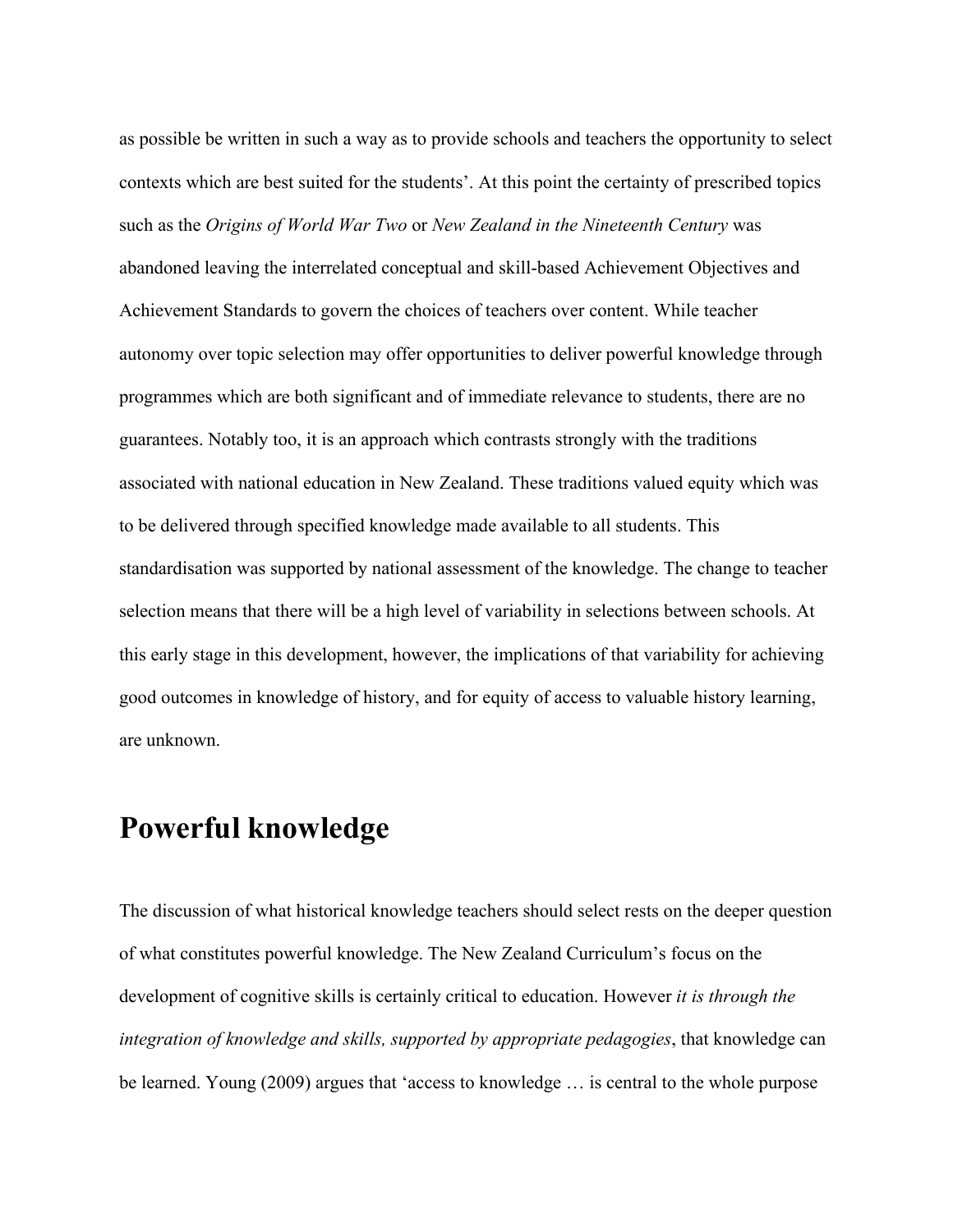of education' (p. 193). He comments upon the apparent 'divorce in much contemporary writing where thinking and learning are treated as if they were processes that can be conceptualised as educational goals independently of what the thinking and learning is about' (p. 202). Developing students' knowledge therefore lies at the core of schooling and access to powerful knowledge, or theoretical knowledge, is needed if they are 'to participate in society's debates and controversies' (Wheelahan, 2010, p. 1).

Michael Young, Johan Muller, Rob Moore, and others have discussed qualities or elements which contribute to recognising knowledge as 'powerful' in education. Moore (2007) talks of the 'voice of knowledge' and argues for knowledge that is 'critical' in being open to revision with an understanding of its fallibility, emergentist and not isolated within its circumstances of production, realist in its recognition of limitations of 'knowing', and materialist in understanding the 'intellectual fields' of its production (pp. 31–2). A 'working definition' given by Young (2010b) suggested that matters such as the reliability, testability, contestability, and specialisation are features evident in powerful knowledge. These have been developed by Young and Muller and are discussed in Chapter 3 of this volume. In identifying the properties of specialised knowledge they note that it is systematically revisable, emergent, real, material, social, and meets criterion for 'bestness'. Compliance with these criteria is therefore a means to evaluate the potential of history as a discipline to be a conduit for powerful knowledge. Such an assessment is valuable. Through considering how historians practise their discipline and how teachers may translate such 'specialisation' for school delivery, greater understanding of the nature of powerful knowledge emerges.

Like all forms of specialised knowledge, history is differentiated from non-specialised cultural or social knowledge that we may encounter in everyday living. History is also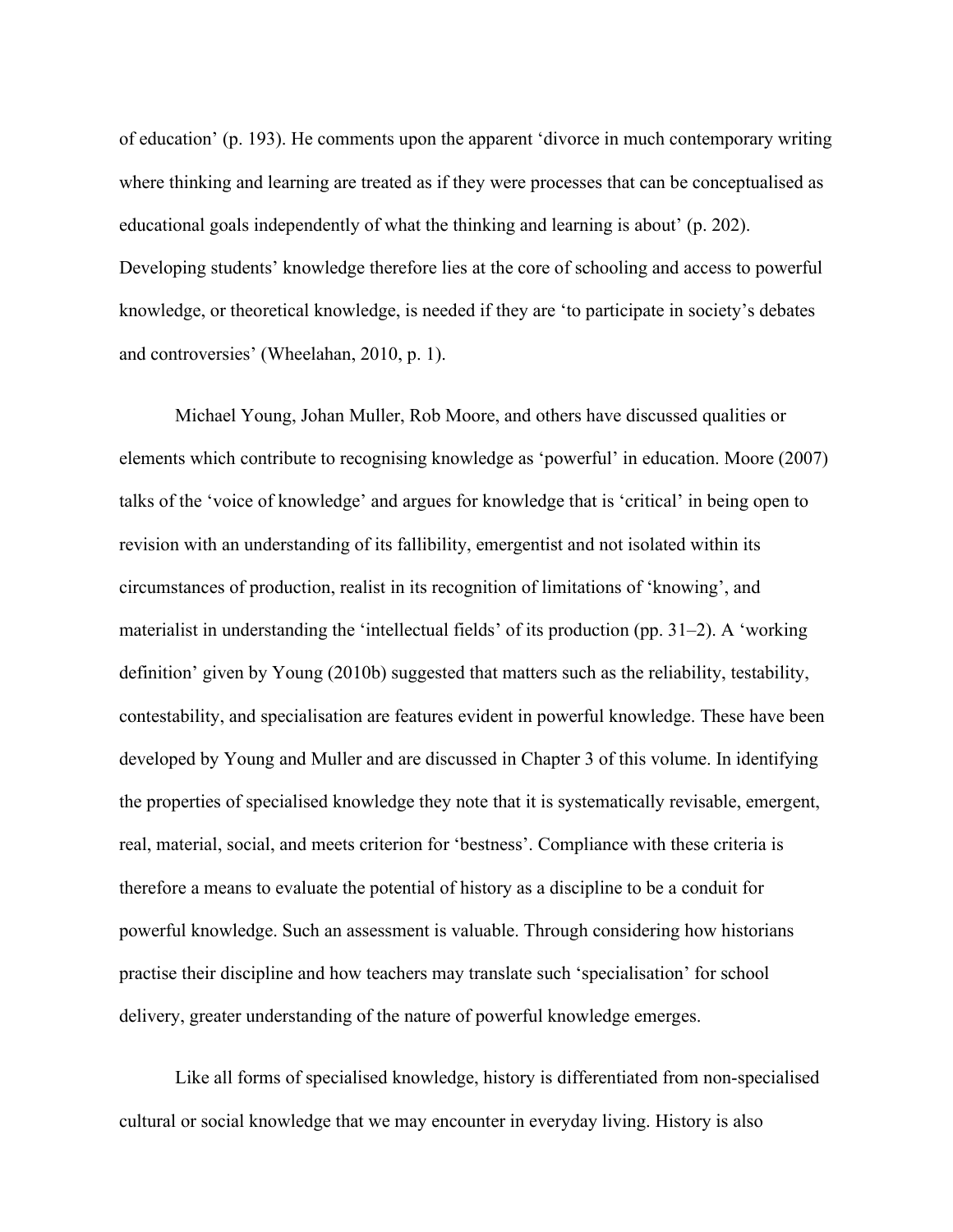specialised knowledge in meeting the 'materialist' criterion. The primary production site for developing disciplinary knowledge in history lies within the material culture of universities and through their academics, specialised knowledge is transmitted, debated, and revised. While it may be argued that knowledge in the social sciences is too soft, too amorphous, too much derived from the perspective of the knower to be robust knowledge, most who practise the discipline of history would dispute this. They point to the strength of the 'internal rules' which govern historians' practices and their solidarity in adhering to well-recognised methodologies, which strongly positions the discipline to deliver specialised knowledge. Historians seek to reach conclusions about the past through following a rigorous process of historical investigation using appropriate and wide-ranging sources. For example, knowledge of history derived from oral accounts may contribute to specialised knowledge but historians have an understanding that such accounts are just a piece in the puzzle to explain the past. They view individual pieces of evidence, whether it is text, visual, or oral statements, with initial scepticism. Sarah Barber and Corinna Peniston-Bird (2009) comment that 'Historians often praise their own sense of scholarship'. They add that 'We like to think of ourselves as purveyors of a discipline which not only seeks after truth but also provides as much verification and corroboration of statements as possible' (p. 8). Therefore on the grounds that historians have substantially practised within an agreed methodology for critique that recognises fallibility but enables knowledge to be closer to objective than subjective, history produced by academics can be said to be reliable, powerful knowledge.

Basil Bernstein (1999) distinguishes between different types of disciplinary discourse and provides analysis of a discipline's relative strengths. Such theories provide a measure against which the discipline of history may be evaluated. As specialised knowledge, history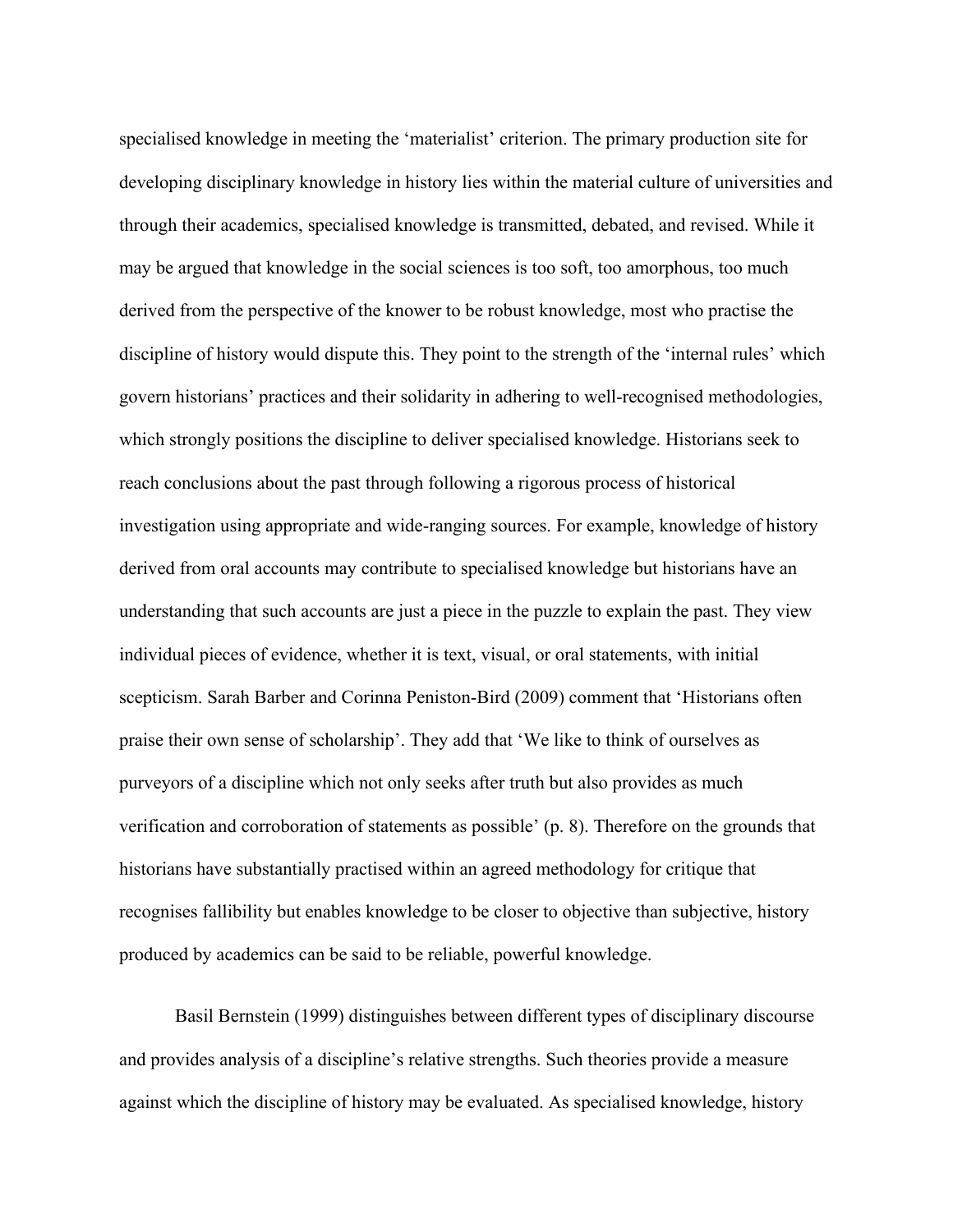constitutes a vertical discourse rather than the everyday knowledge of a horizontal discourse. Within vertical discourses Bernstein (1999) makes further distinctions in terms of a discipline's hierarchical or horizontal knowledge structure. While at times the history discipline integrates and subsumes previous knowledge typical of the hierarchical form, its structure could not normally be viewed as a 'hierarchical organisation' of knowledge or as 'systematically principled' (p. 161). History, therefore, appears to exhibit features which fall within the parameters of a horizontal knowledge structure and a vertical discourse. However, this position does not deprive it of its epistemic objectivity or lessen its power as a subject capable of delivering powerful knowledge.

Disciplinary fields also develop ways to distinguish the best knowledge when compared to other possible contenders. Such knowledge is also emergent, being as Young and Muller discuss in Chapter 3 the 'nearest we have to truth at any time'. This focus on provisional truth is significant because it clearly demarcates disciplinary knowledge from everyday or social knowledge. The latter may not be verified as accurate through other means but instead expresses the untested beliefs of individuals. While postmodernists argue that there is no truth or reality, only a myriad of interpretations and a multiplicity of perspectives, historians 'remain committed to a notion of truth in which some interpretation is more justifiable than others' (Barber and Peniston-Bird, 2009, p. 10). Accepting that the study of history will always involve many perspectives, in their discussion in this book Young and Muller concur that history can nevertheless 'be objective and therefore truthful' and also argue that just 'because the perspectives were plural [it] did not mean that the grammaticality … had to be weak'. This is a reference to Bernstein's (2000, pp. 163–6) theories on the relative, strong or weak, capacities of knowledge structures to generate 'empirical correlates' (Young and Muller,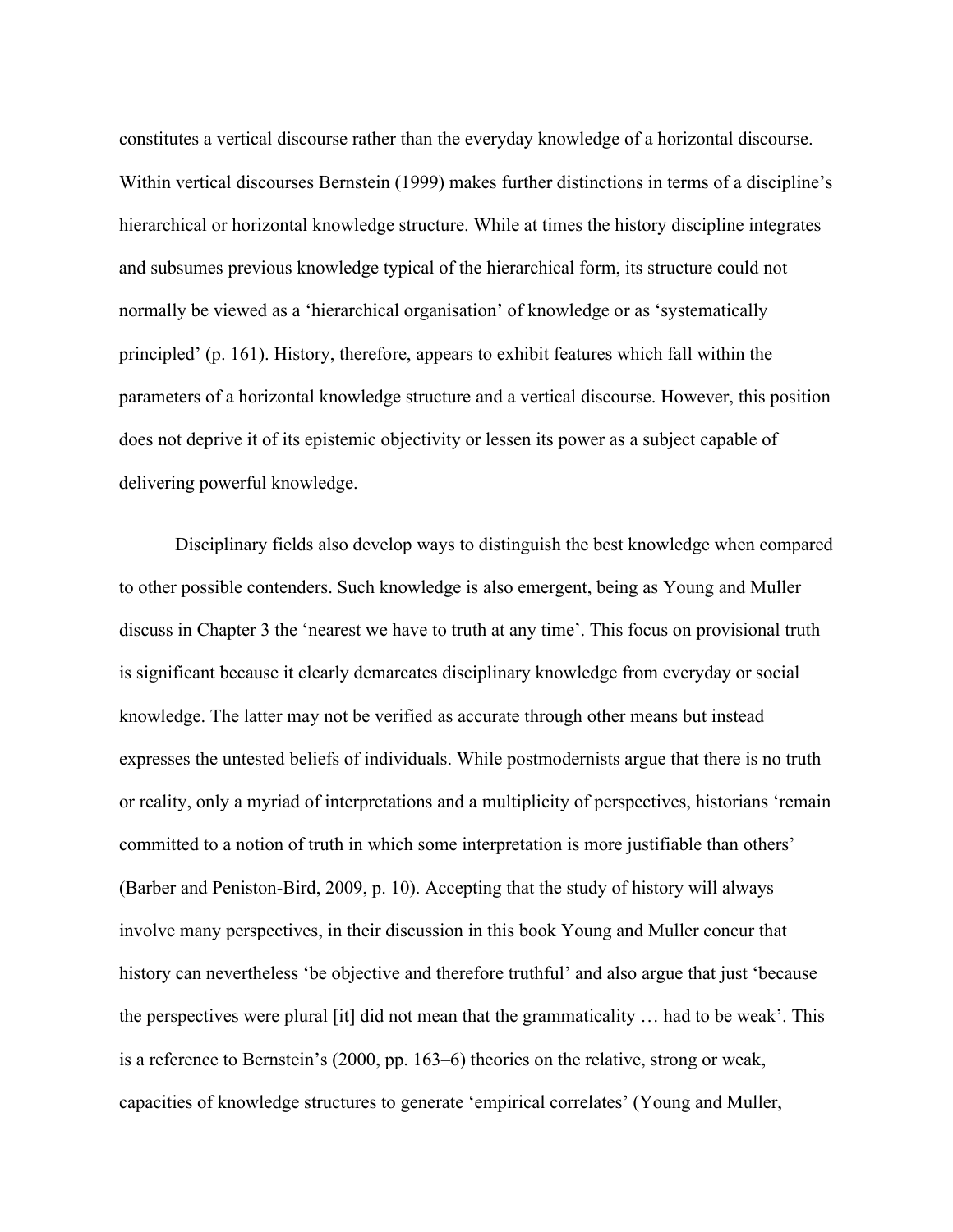2010b, p. 125). Stronger grammars are those exhibiting a capacity for meta-dialogue (Moore, 2013, p. 144). Through meta-dialogue, connections are plausibly made and competing explanations and change are accommodated to facilitate the development of new knowledge. Historians engage in a complex process of meta-dialogue and critique. They acknowledge and compare different historical accounts and subject their interpretations to scrutiny through peer review. Theories derived from this critical dialogue can then be explained using empirical evidence showing how a society of the past may have acted and responded. Strong grammars also lend themselves to cumulative knowledge-building. In contrast weaker grammars feature segmental knowledge acquisition and describe circumstances with a reduced capacity to propagate new knowledge (Young and Muller, 2010b, p. 125). Having a stronger grammar infers a more stable, consistent ability to validly explain the world, approach the 'truth', and advance knowledge.

The discipline has a strong focus upon historiography – on writing histories that are 'systematically revisable'. Historians recognise that the selection of evidence and writing of history are contestable and open to future reinterpretation. Historians, however, have confidence that their methodologies can bring sufficient objectivity to their conclusions. In Chapter 3 Young and Muller note that 'the human and social sciences are … more "contextual" than the natural sciences' and that this has the potential for them to be criticised or categorised as horizontal forms of knowledge. Undoubtedly historians clearly listen to the voice of society's knowers through documents and other sources written by peoples of the past. Indeed everyday experiences of peoples of the past are a significant component in determining truths. However, the capacity of the discipline to weave a path through the multitude of voices that project from the past, along with the abstraction of ideas and weighing of significance of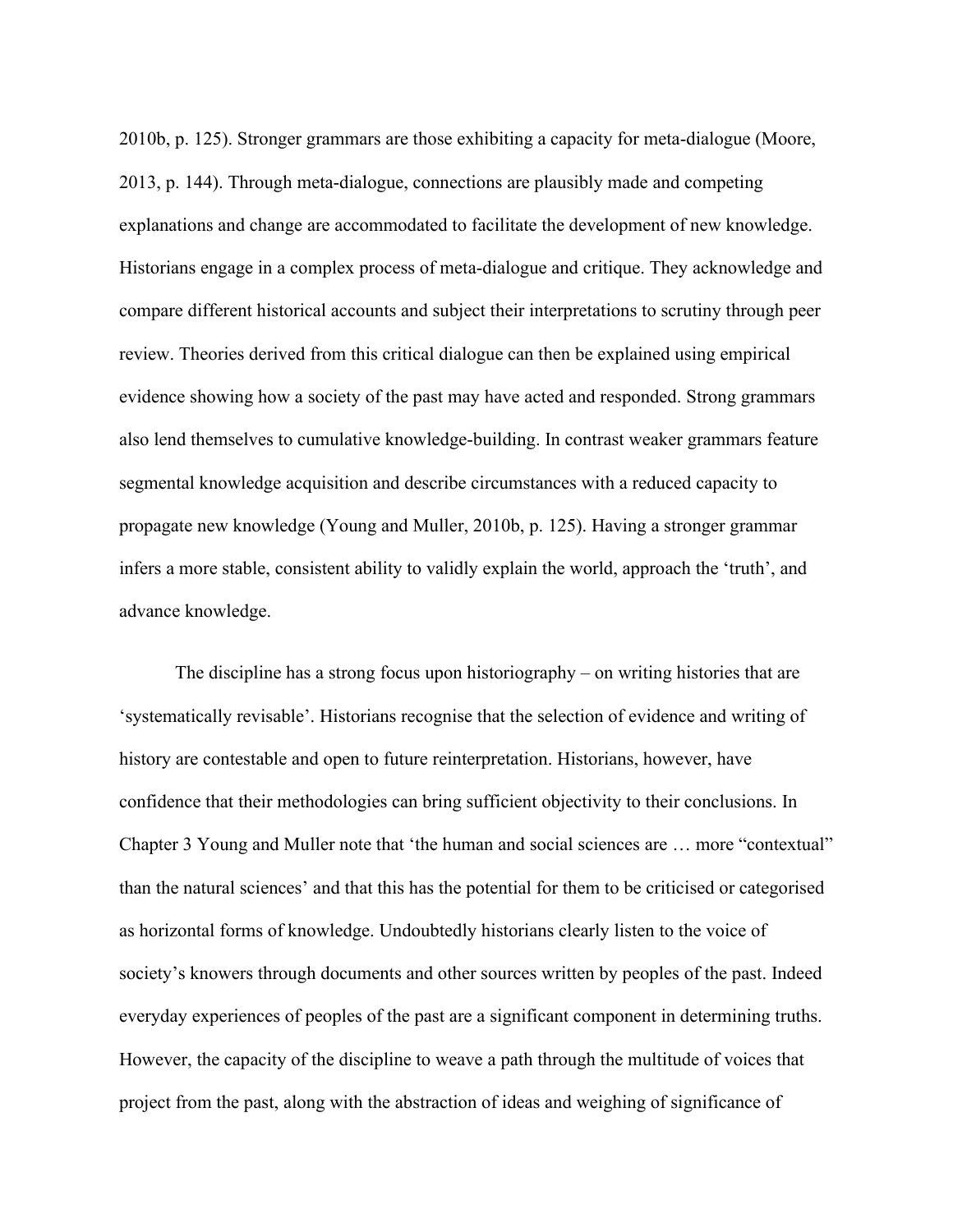evidence, lifts history from its horizontal origins to its vertical position. In this sense it fulfils further criteria for specialised knowledge in being both 'emergent' and 'real'. These terms refer to the original historical contexts and social conditions as a production site for knowledge. From these conditions emerges powerful knowledge that is much more than the data and perspectives contained in the original collection of historical information and evidence. History is a discipline which has the potential to speak on conceptual matters. It takes events and people from the specificity of a period of time and place to a more universal or abstract sphere.

### **The fragility of knowledge – pitfalls and obstacles**

Powerful knowledge, as established above, is specialised knowledge derived from rigorous and well-recognised methodologies. The question that follows is, can history's robustness as an academic discipline be realised in the school environment? In New Zealand, the question then becomes, can the robustness be realised when teachers, rather than national history prescriptions, determine the historical knowledge being taught? It is possible that the specialisation generated within the academic history community and understandings of disciplinary methodologies is transmitted directly to future history teachers during their study of history at university. Indeed, teachers of history in New Zealand schools are required to have university qualifications in their primary discipline. This experience in the discipline suggests that history teachers will maintain the epistemic quality of the subject once they begin teaching. With the autonomy that teachers now have to determine history topics, there is a higher possibility that the knowledge learned at University can be more directly brought into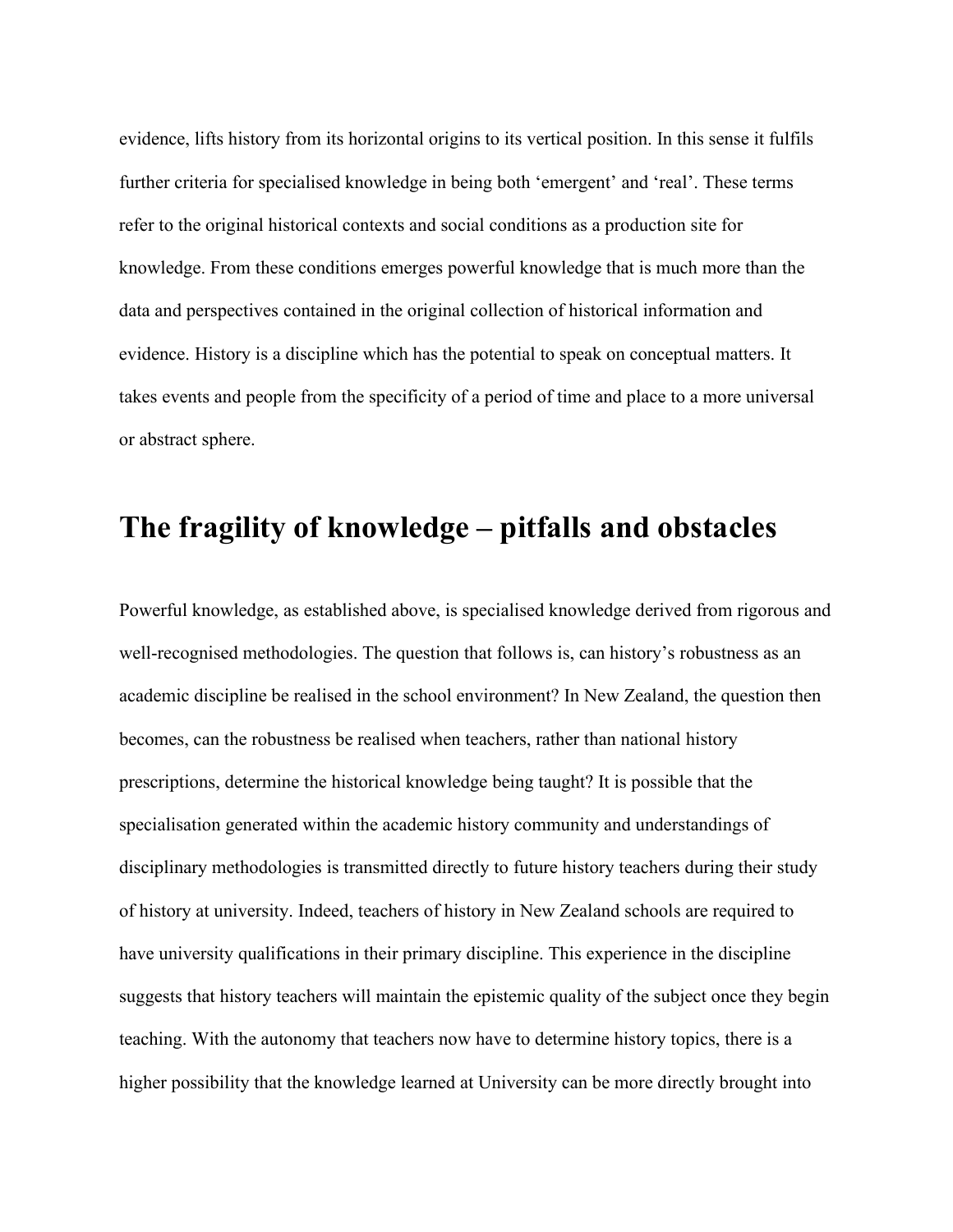the classroom. In the past, prescribed topics for study in schools may not have matched those historical areas studied at University, so the knowledge itself may not have been utilised. This argument would support the shift to teacher selection of content.

However, the matter is considerably more complicated than linking teacher historical knowledge to topic selection. There is potential for derailment of the knowledge journey at various points. Disciplinary dislocation and the destruction of the internal logic of the subject of history may occur when teachers recontextualise and mediate knowledge in response to the external imperatives of curriculum and assessment. The complete freedom to select historical topics is interrupted through requirements that students frame their responses in relation to causes, consequences, and perspectives. Through this, the discourses of historians are often radically reformed into somewhat artificial constructions. The desire to achieve high grades for their students may place pressure on teachers to be highly selective and focus upon a narrow or containable historical event which they then teach in terms of causes, consequences, or perspectives. This is in contrast to teaching the power of historical concepts and ideas which show connectivity between historical situations.

An example of imposing narrow limits on a topic is the selection of the Battle of Dien Bien Phu in 1954. In recent years in New Zealand this battle has sometimes been taught in isolation from the teaching of the Vietnam War and without reference to the significant period of US involvement a decade later. Selecting and isolating a single battle from its surrounding context of a wider war in this way has limited value. Knowledge is manipulated through framing these suitably selected 'knowledge bites' to relate precisely to what will be assessed. The potential for a piecemeal approach to knowledge demonstrated by this example was acknowledged in a review of the literature on standards-based assessment in New Zealand.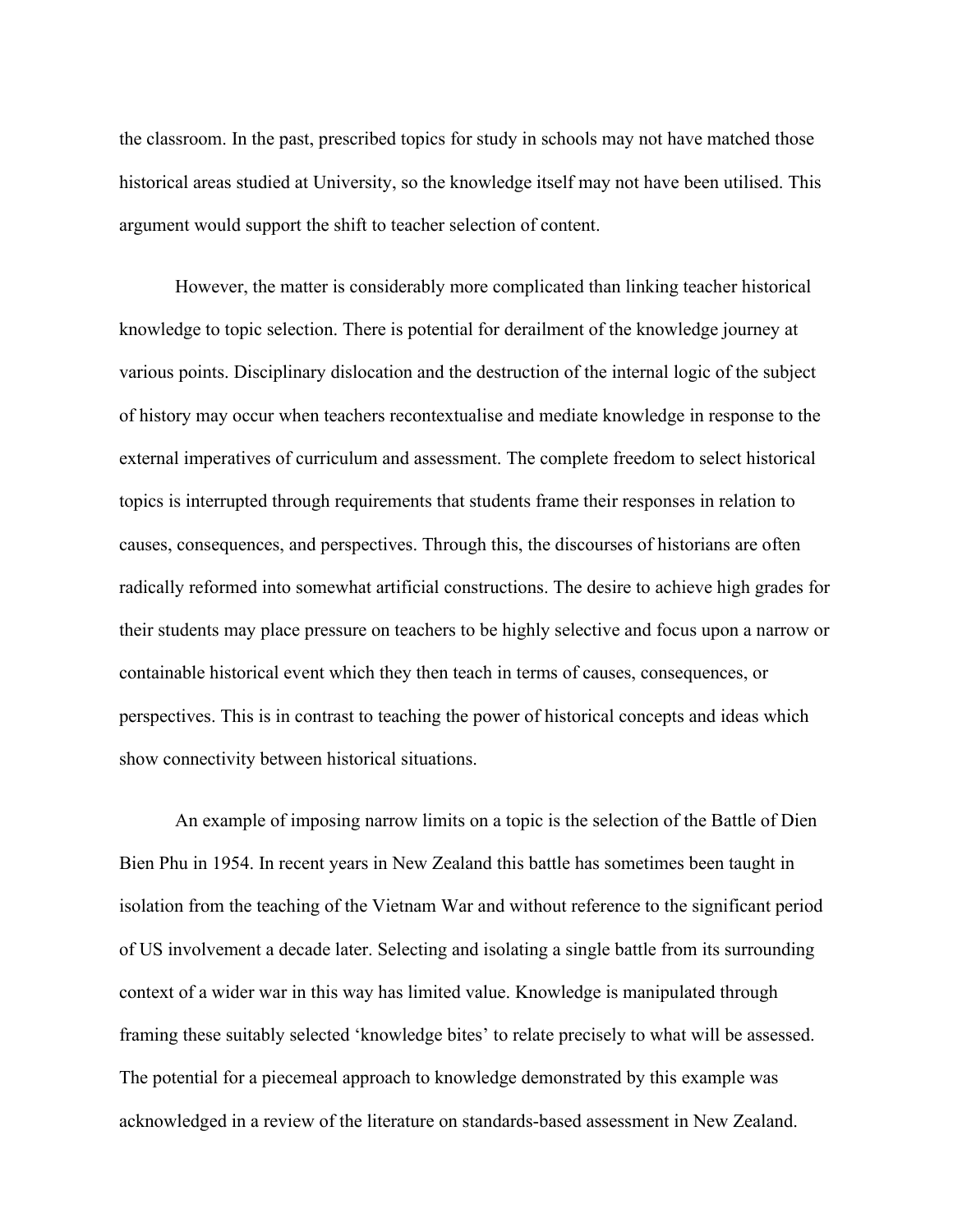Rawlins et al. (2005) noted that 'holistic knowledge and understanding gives way to knowledge that is more easily measured at the expense of critical, creative and integrated thinking' (p. 109). Students' experiences of history may be recontextualised so significantly that history's position as a discipline exhibiting 'strong grammars' is disturbed (Bernstein, 2000, pp. 163–6).

In this way, assessment operates as the driving force for teacher topic selection. The assessment requirements also have a tendency to limit the knowledge that students are required to learn each year. Compounding the aforementioned impact of history selected on narrow grounds is that students only need to demonstrate, for example, understanding of cause and consequence using one historical event in an entire year's course. The single examination question is also highly predictable from year to year because of the requirement that the question be written to fully align with the Curriculum Achievement Objective and its related Achievement Standard (see Table 10.3). This enables students to pre-prepare their answers and teachers to teach a limited course, detailing the causes and consequences of a single event. It is feasible for students to use the same event for assessment of their understandings of 'perspectives', so a very limited knowledge can suffice for assessment purposes. Even when teachers encourage learning of much more extensive knowledge, students are astute and can limit their learning in the understanding that such an approach will be adequate to address the examinations.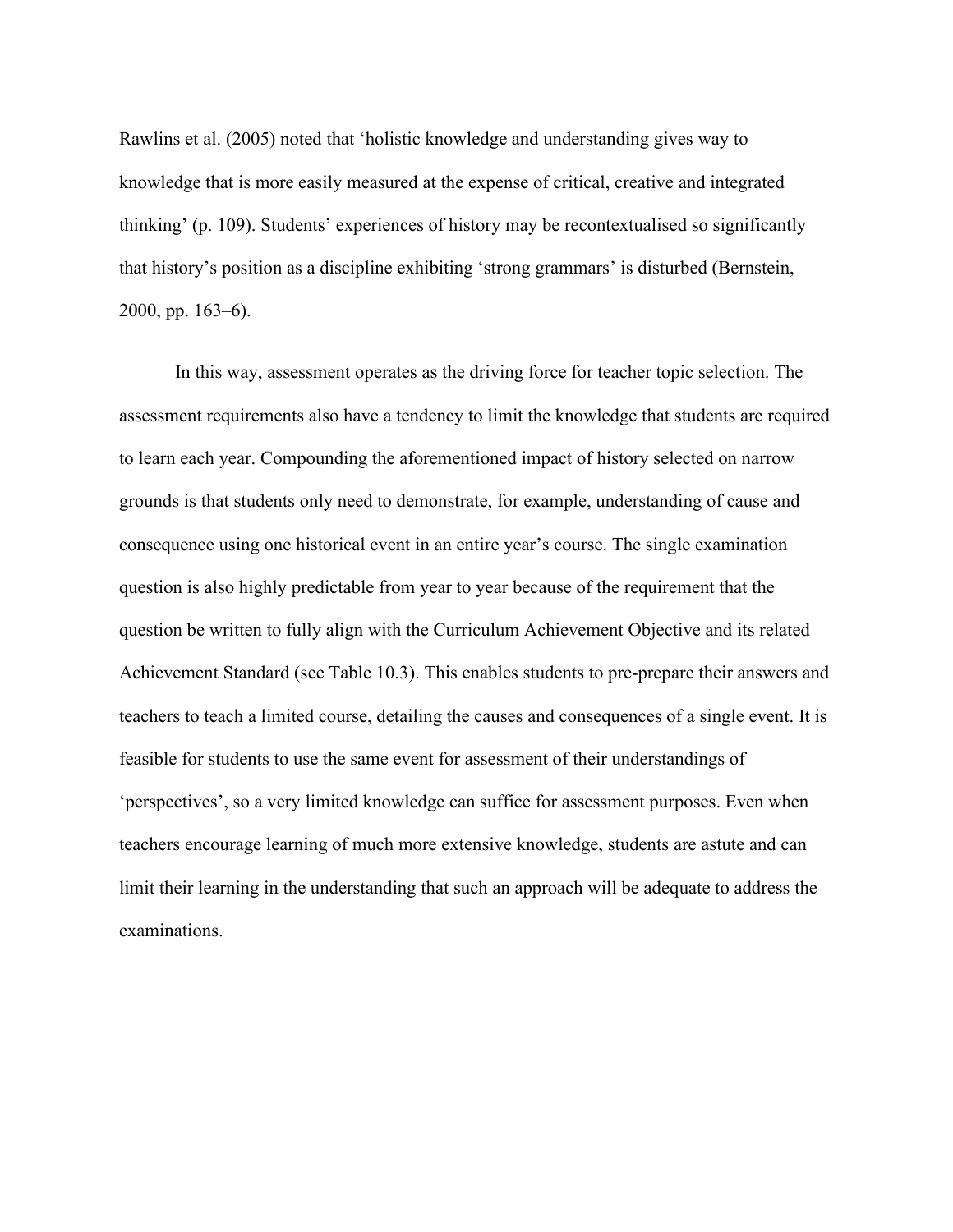Table 10.3 Illustration of the close alignment between *The New Zealand Curriculum* and the NCEA assessment (Ministry of Education*,* 2007; New Zealand Qualifications Authority*,* 2010; 2012; 2013)

| <b>Achievement Objective</b><br><b>The New Zealand</b><br><b>Curriculum 2007</b>                                                                        | <b>Achievement Standard</b><br>91005<br><b>NCEA Level 1</b>        | <b>Examination Questions for</b><br><b>Achievement Standard 91005</b><br><b>NCEA Level 1</b><br>2012 and 2013                                                                                                       |
|---------------------------------------------------------------------------------------------------------------------------------------------------------|--------------------------------------------------------------------|---------------------------------------------------------------------------------------------------------------------------------------------------------------------------------------------------------------------|
| Understand how the causes<br>and consequences of past<br>events that are of significance<br>to New Zealanders shape the<br>lives of people and society. | Describe the causes and<br>consequences of an<br>historical event. | <b>2012 Examination</b><br>Choose ONE historical event<br>from any context you have<br>studied this year, to write<br>about.                                                                                        |
|                                                                                                                                                         |                                                                    | Identify and describe the causes<br>that led to your chosen<br>historical event.                                                                                                                                    |
|                                                                                                                                                         |                                                                    | What were the consequences of<br>this event on people or groups<br>in society?                                                                                                                                      |
|                                                                                                                                                         |                                                                    | <b>2013 Examination</b>                                                                                                                                                                                             |
|                                                                                                                                                         |                                                                    | Write an essay on ONE<br>historical event you have<br>studied this year, using the<br>following question. Write your<br>chosen historical event in the<br>two spaces in the box below to<br>complete your question. |
|                                                                                                                                                         |                                                                    | Identify and describe the causes                                                                                                                                                                                    |
|                                                                                                                                                         |                                                                    | What were the most significant<br>consequences of ___________.                                                                                                                                                      |

If knowledge components are reduced significantly it is difficult to develop the abstracted conceptual thinking that powerful knowledge entails and that the New Zealand Curriculum claims to encourage. Narrowed or piecemeal selections of knowledge may limit students' ability to recognise and understand recurring themes, ideas, actions, and consequences in history. It may also limit the capacity of students to move beyond ideas they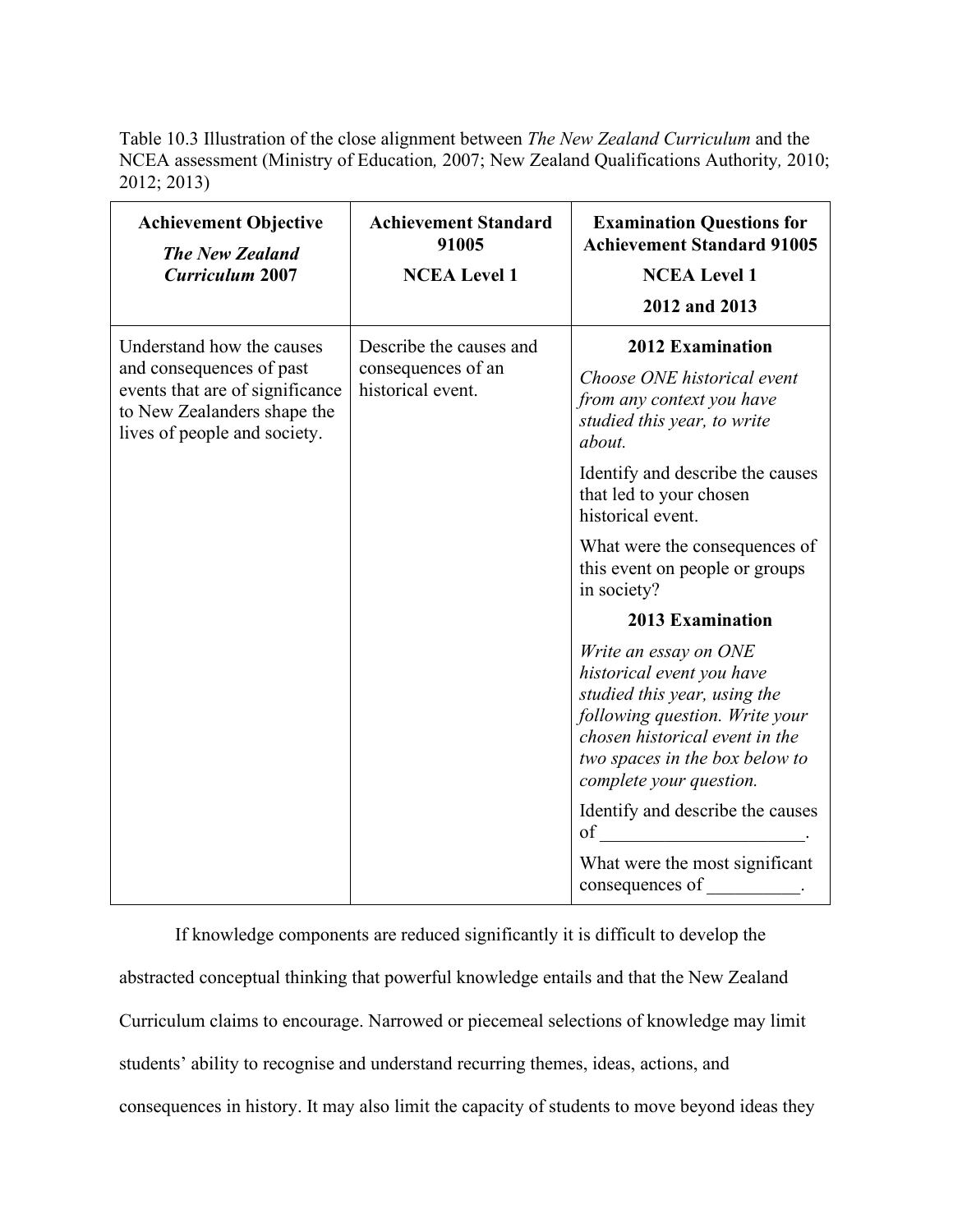have formally been taught into the arena of what Bernstein (2000) referred to as the 'unthinkable' or 'yet to be thought' (p. 30). This means that, in deciding what constitutes powerful knowledge, the quantity of knowledge, and the complex interplay of breadth and depth need to be accounted for*.*

Bernstein's (1999) structuring of intellectual fields also suggests what conditions are required for progression in knowledge in social sciences. There is the possibility that historical knowledge will be weakened if attention is not given to the interrelationships between bodies of knowledge taught in successive years. There is a need to build upon conceptual understandings and produce programmes which logically build knowledge of time and place. In New Zealand, this matter is again left to chance and reliant upon the professionalism and expertise of history departments in schools. Inevitably the result will be very different knowledge outcomes across New Zealand.

#### **Knowledge and skills**

The ambiguity over the place of knowledge in the New Zealand Curriculum affects teachers' perceptions of both the importance and nature of knowledge. The 'directions for learning' section of the national curriculum places high importance on understanding of 'values' (for example, 'equity, through fairness and social justice'), 'principles' (for example, 'cultural diversity'), and 'key competencies' (for example, 'thinking') (*The New Zealand Curriculum*, 2007, pp. 9, 10, 12). Where the term 'knowledge' appears it is frequently stated in the same breath as skills or competencies, for example, 'equipped with the knowledge, competencies, and values', 'develop the values, knowledge, and competencies', 'through the social sciences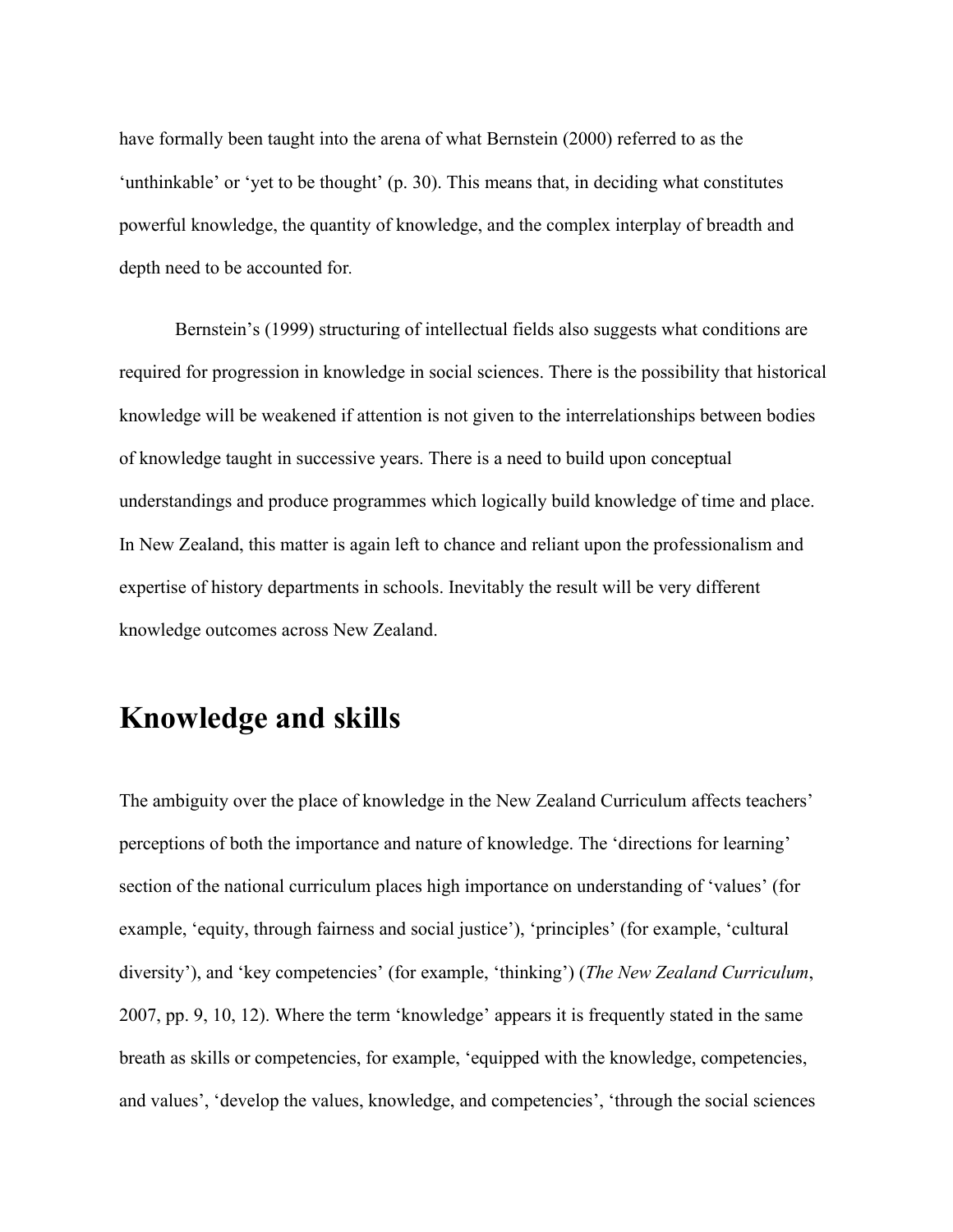students develop the knowledge and skills' (*The New Zealand Curriculum*, 2007, pp. 4, 8, 30). This suggests that the place of disciplinary knowledge in learning has morphed into, or is indistinct from, a focus on learning processes.

'Knowledge and skills' has become a lexical cluster (like 'checks and balances') where the individual words of the cluster may be weakened through their constant association. Indeed, in Chapter 7 of this volume, Chris Corbel goes further to argue convincingly that 'knowledge and skills has become a single lexical item in which the word knowledge in particular has become "delexicalised"'. David Lambert (2011) argues that at play are ' cultural and economic influences that value skills over knowledge and "learning how to learn" over understanding' (p. 248). Similarly, with reference to the teaching of history in England, Christine Counsell (2000) argues that 'when content is compared to skills as a teaching objective it gets bad press' (p. 60).

In history teaching, the focus upon developing students who can follow disciplinary practices and 'act like historians' has been prevalent for several decades and is very clearly captured in the New Zealand Curriculum's emphasis on methodology at the expense of content. Students engage in processes of historical research, primary source interpretation, and weighing up evidence for its bias and reliability. It is assumed that, through inducting students into historians' practices, induction into historical knowledge will follow. However, as Keith Barton (2005) points out, in educational settings, attempts to replicate historians' approaches to primary source material 'often reveals fundamental misconceptions about history' (p. 746). Barton and Levstik (2004) argue that when learner processes are 'linked exclusively to presumed disciplinary structures' or reduced to a set of narrow and specific procedures 'they become ends in themselves rather than tools for pursuing historical understanding' (p. 187). While there can be little doubt that students benefit from pedagogies which target skills development it raises concerns that the power implicit in knowledge acquisition is being overlooked. So it is the ingredient of historical content and its interrelationships with these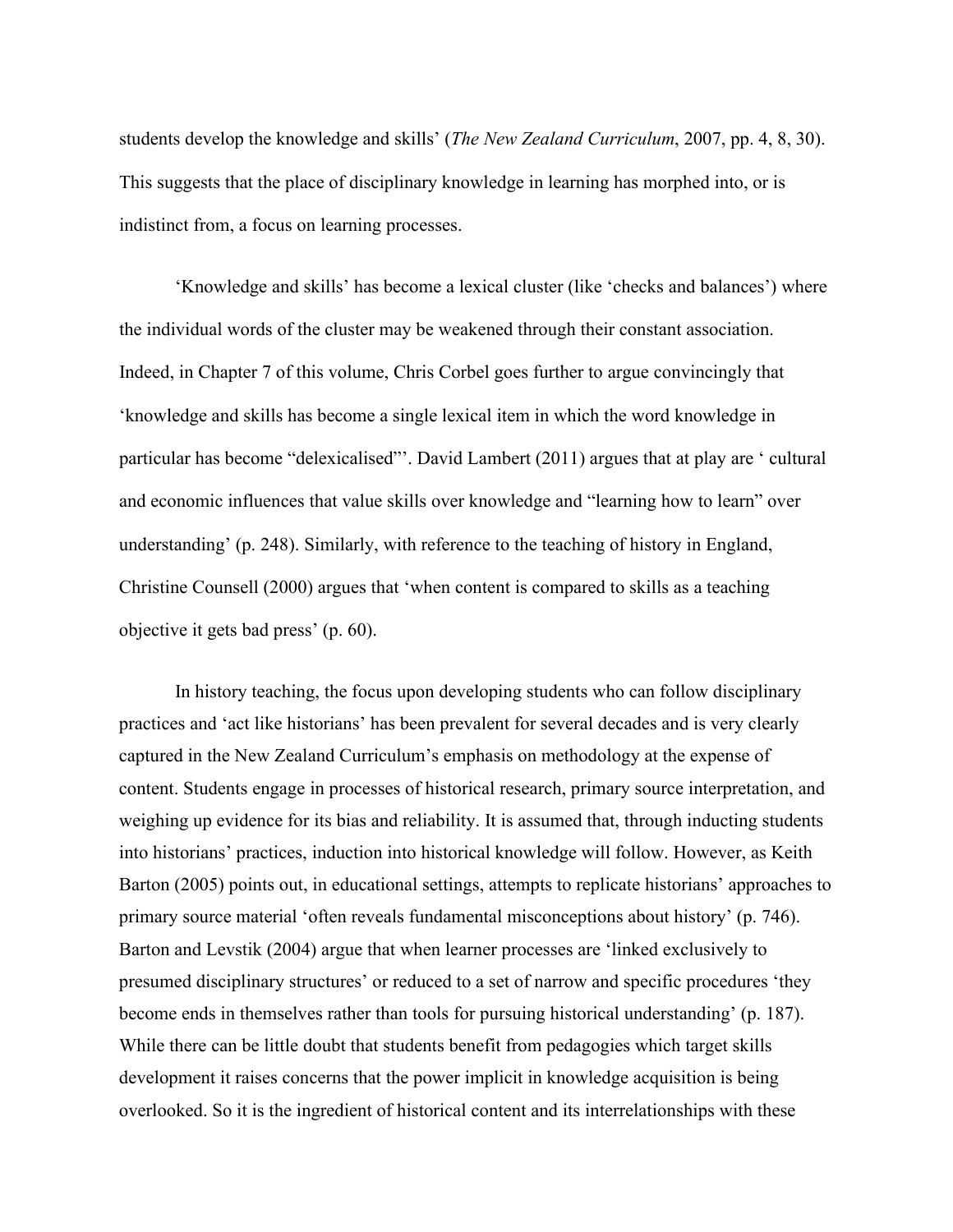history concepts and methodologies that need careful consideration if powerful knowledge is to be delivered to students. The power of any knowledge of history only emerges when such concepts are perceptively applied to suitable contexts. The power lies in the understanding of the historical circumstances under study, and on the transferability and universal relevance of such knowledge. Therefore an appropriate balance between skills and knowledge needs to be debated and the role of curricula in this issue requires consideration.

# **Knowledge selection**

Given that suitably selected history knowledge has the potential to be powerful, those who decide 'what knowledge' play a critical role. This brings us to the point where powerful knowledge, the power of the knower, and the knowledge of the powerful intersect. Counsell (2000) suggests that 'To decide what history is to be taught … is to exercise phenomenal power. Better, then, say the nervous, not to prescribe it at all' (p. 61). History education is often criticised for being associated with 'collective memorialising', where heroic figures and events in a nation's history are taught in the interests of the nation building. History curricula are also sometimes criticised for overemphasising national histories and not adequately catering for multicultural communities of learners. However, 'the holy grail of an ethnically, culturally, socially neutral history … is arguably just as dangerous' (Counsell, 2000, p. 61) and problematic. The opportunity for the 'knowledge of the powerful' to influence what history is taught is currently evident in debates over history education in England. The close association of England's Education Secretary, Michael Gove, with what should be taught in the 'New History' suggests a high degree of political interest in school history (Ellis, 2013; Mansell, 2013).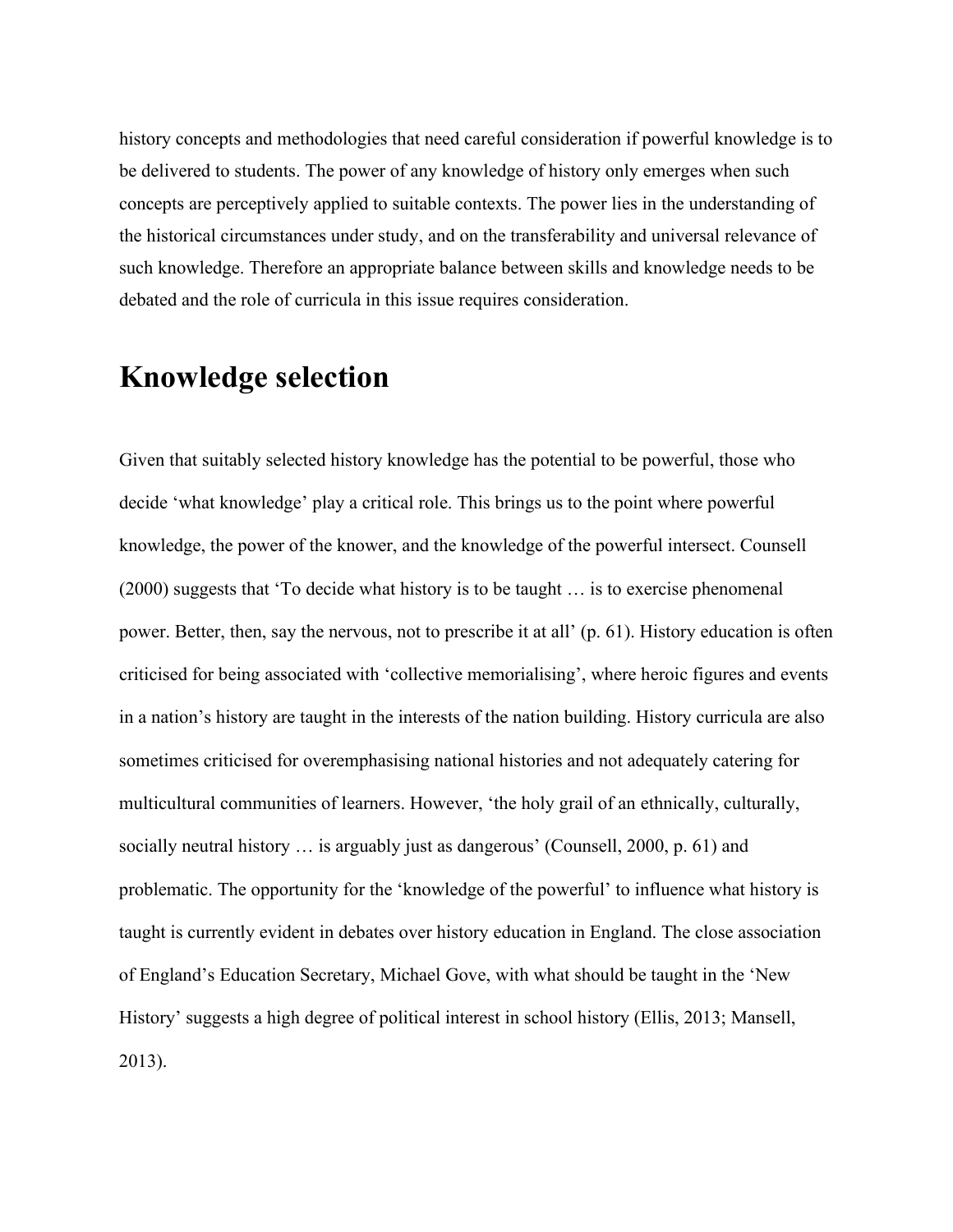In shifting responsibility for the selection of knowledge from a national body to individual schools and teachers, the sensitivity and contestability often associated with mandated national history curricula can be avoided. Criticisms of school history being socially constructed and the outcome of influential power relations may be reduced. However, the absence of direction in a national document may give absolute power to an individual history teacher or to a community lobby group. Whether history in the New Zealand Curriculum exemplifies a 'hands-off', high-trust approach, or an indifference to the importance of knowledge, is debatable. What is clear is that the present autonomy over selection of history content gives considerable responsibility to teachers and schools for powerful knowledge and that, despite a national curriculum, such freedom will inevitably produce marked variability between schools.

### **Perspectivism and relativism**

A danger in the open New Zealand approach is that, at the point of knowledge selection, teachers may shift unknowingly into the realm of perspectivism and relativism where their choices are blinkered in several ways. These include their own personal biases, the limitations of their own knowledge, and an overemphasis on matching selection to the cultural or social environment of their students. The drive to make courses relevant to a school's community of learners can be a misunderstood notion. It may result in selections which limit understanding of the global world. For example, if students were to spend large amounts of time researching their family's histories through their family's stories then the knowledge they discover could be limited to 'memories'. This lacks the disciplinary strength of knowledge of historical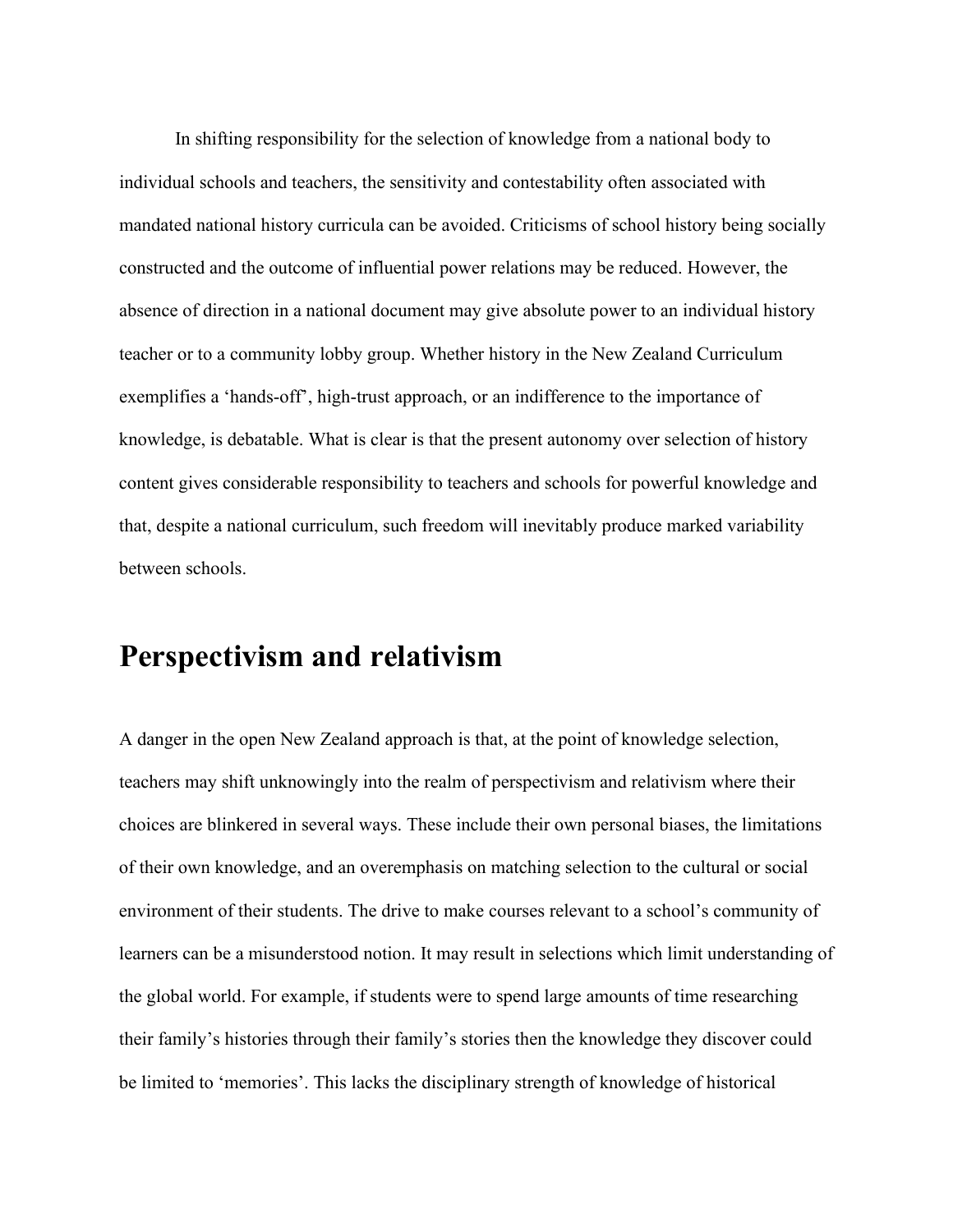context or reference to other primary or secondary sources. This is not to say that studying family is 'bad' per se but that its power in a disciplinary sense may be limited where it is not supported by acquiring further knowledge. Such a study may also fail the test of objectivity and may be perceived to adopt a clearly horizontal position, to use a Bernsteinian term, a position rooted in social knowledge.

## **Conclusion**

History as a discipline has the potential to project a powerful epistemic voice. However, its position is a fragile one. Disciplinary strength can be weakened when history is reframed by teachers to meet curriculum learning objectives. Complexities of programming and progression, the forces of assessment, and knowledge autonomy are elements of uncertainty which have the potential to dislodge history from a powerful knowledge spectrum. To achieve its epistemic status the knowledge selected and taught needs to derive from specialised disciplinary knowledge and to show an awareness of the broader conceptual, or bigger picture, implications that the knowledge will serve. The knowledge needs to take students beyond their existing experiences into the 'unknown', into the previously unlearned. This positions the knowledge within the scope of 'vertical' knowledge, and away from 'horizontal' or 'social knowledge'. Knowledge also needs to be understood as knowledge which is capable of change, recognising new interpretations and contestability. Furthermore history programmes need to be structured in a manner that reflects the complexity of weaving conceptual understandings, specificity, sufficiency, and progression in a robust manner. The power of knowledge in history therefore lies in its conceptual scope, its ability to transcend particulars of time and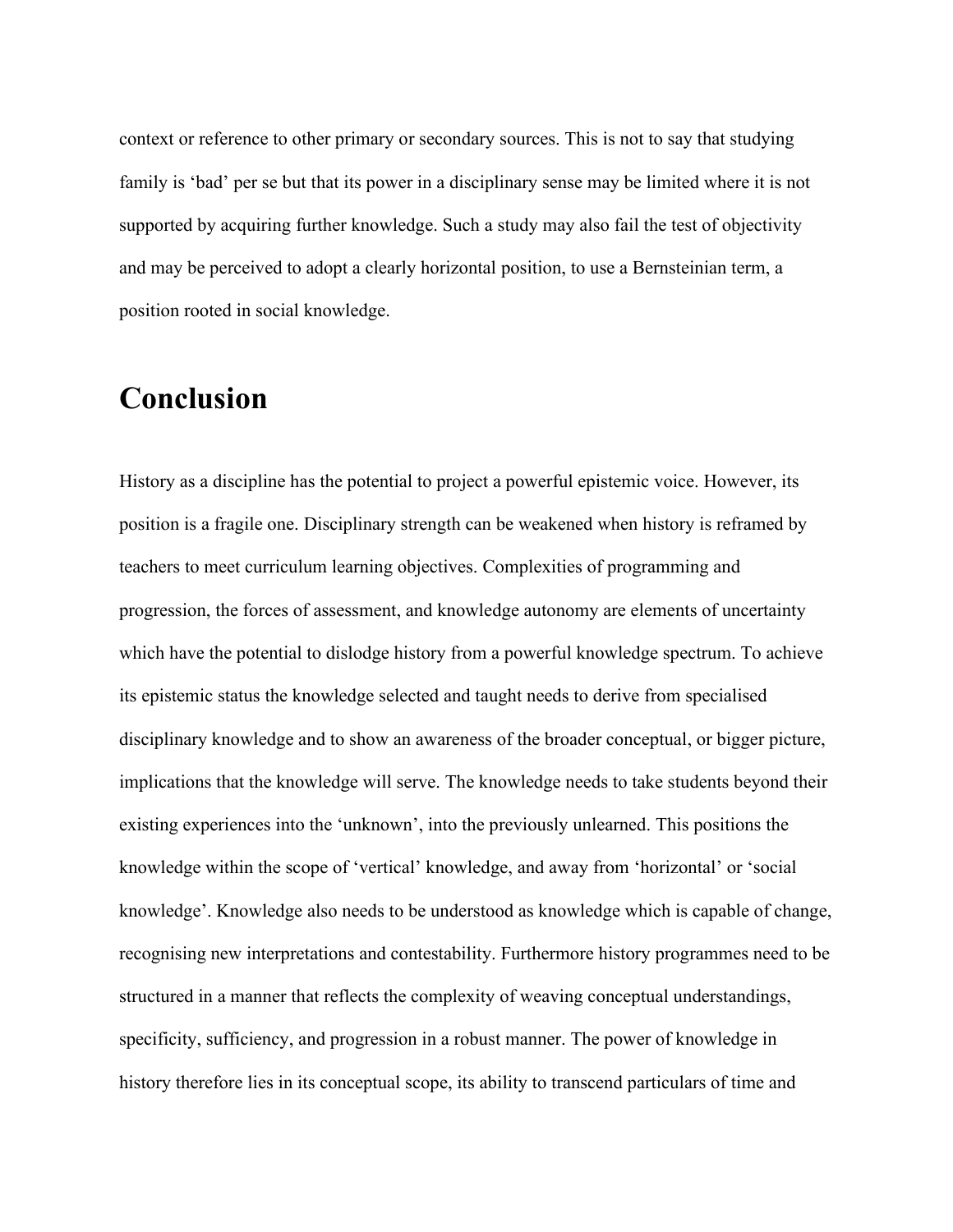place, and its disciplinary rigour. In New Zealand, where teachers have the autonomy to

determine knowledge selections and where the New Zealand Curriculum has broadly stated

objectives, there can be little certainty over the power of the knowledge taught in schools.

#### **References:**

Barber, S. & Peniston-Bird, C.M. (2009). *History Beyond the Text – A Student's Guide to Approaching Alternative Sources.* London: Routledge.

Barton, K.C. (2005). Primary Sources in History: Breaking Through the Myths. *Phi Delta Kappan*, 86(10), 745-753.

Barton, K.C. & Levstik, L.S. (2004). *Teaching History for the Common Good.* New Jersey: Lawrence Erlbaum Associates.

Bernstein, B. (2000). *Pedagogy, Symbolic Control and Identity: Theory, research, critique* (Revised edition)*.* Maryland: Rowman & Littlefield.

Bernstein, B. (1999). Vertical and Horizontal Discourse: An essay. *British Journal of Sociology of Education*, 20(2), 157-173.

Counsell, C. (2000). Historical knowledge and historical skills – A distracting dichotomy. In Arthur, J. & Philips, R. (eds) *Issues in History Teaching*, (pp. 54-71). London: Routledge.

Lambert, D. (2011). Reviewing the case for geography, and the 'knowledge turn' in the English National Curriculum. *The Curriculum Journal,* 22(2), 243-264.

Ministry of Education. (2007). *The New Zealand Curriculum.* Wellington: Learning Media

Ministry of Education, (2009). *Standards Review Guidelines for Subject Associations*, attached to Memo to Principals of 28 June 2009.

Mirror News, (2013). Michael Gove's new history curriculum is 'insulting and offensive' blasts Simon Schama. Retrieved from [http://www.mirror.co.uk/news/uk-news/michael-goves](http://www.mirror.co.uk/news/uk-news/michael-goves-new-history-curriculum-1924722#.UuzfGbDxu70)[new-history-curriculum-1924722#.UuzfGbDxu70,](http://www.mirror.co.uk/news/uk-news/michael-goves-new-history-curriculum-1924722#.UuzfGbDxu70) May 31.

Moore, R. (2007). *Sociology of Knowledge and Education.* London: Continuum.

Moore, R. (2013). *Basil Bernstein - The thinker and the field*. London: Routledge.

New Zealand Qualifications Authority, *Level 1 History Examination 2012, 91005.* Retrieved from [http://www.nzqa.govt.nz/nqfdocs/ncea-resource/exams/2012/91005-exm-2012.pdf.](http://www.nzqa.govt.nz/nqfdocs/ncea-resource/exams/2012/91005-exm-2012.pdf)

New Zealand Qualifications Authority, *Level 1 History Examination 2013, 91005.* Retrieved from http://www.nzqa.govt.nz/nqfdocs/ncea-resource/exams/2013/91005-exm-2013.pdf.

New Zealand Qualifications Authority, (2010). *Level 1 History, Achievement Standard 91005 Version 1.* Retrieved from [http://www.nzqa.govt.nz/nqfdocs/ncea](http://www.nzqa.govt.nz/nqfdocs/ncea-resource/achievements/2011/as91005.pdf)[resource/achievements/2011/as91005.pdf.](http://www.nzqa.govt.nz/nqfdocs/ncea-resource/achievements/2011/as91005.pdf)